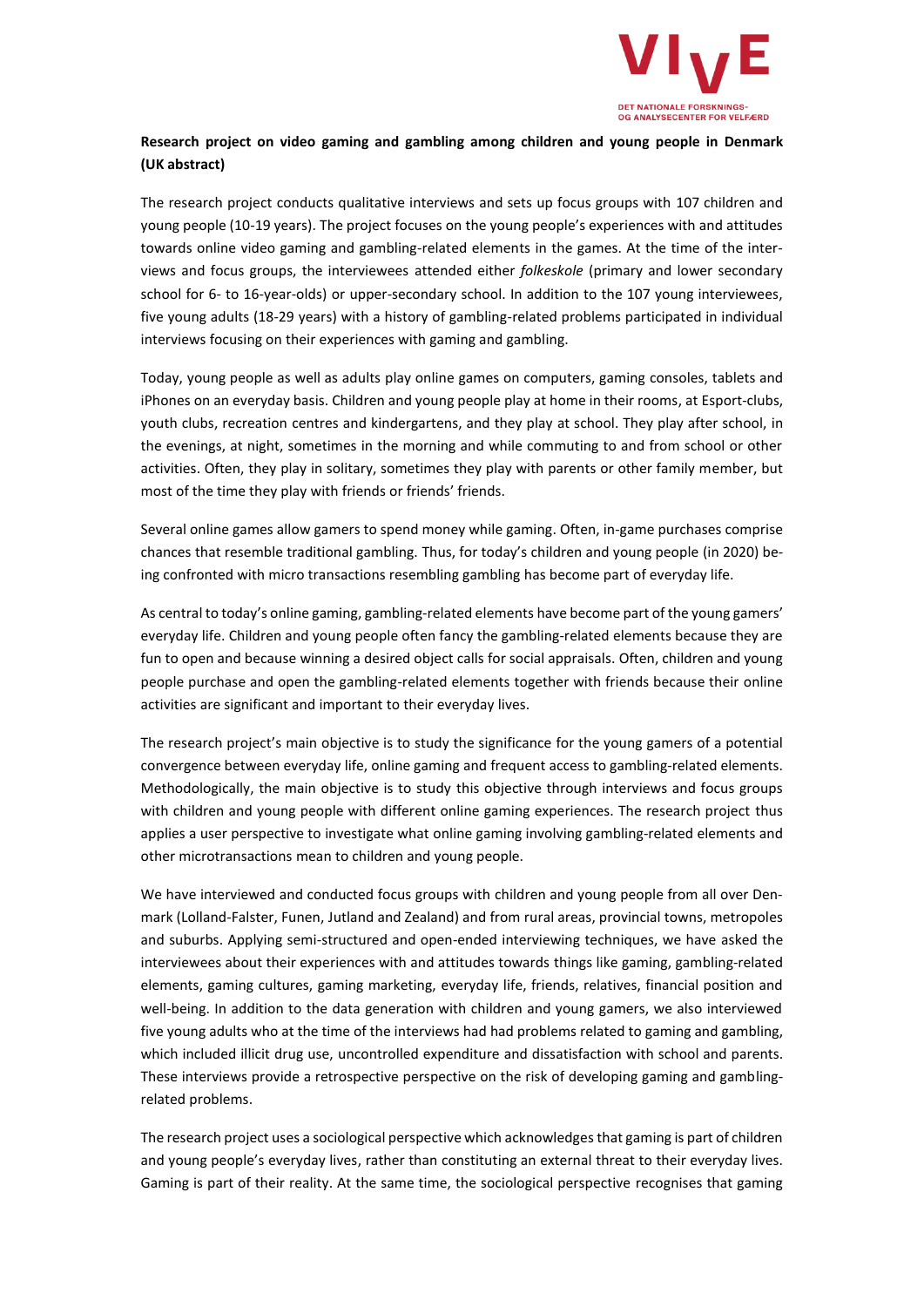can take on various forms, involve different norms and social codes and have various consequences for young people. Age, maturity, social background, parental support etc. are important factors in enabling young people to participate in online gaming and to address gambling-related elements and online expenditure with confidence.

# **Large variation in gaming time and games**

Today, the number of online game choices is enormous. Though the project finds gendered differences and differences between ages, both females and males and all ages make up a large variety in games, types of games, gaming modes, hardware and gaming time.

The interviews show, for example, that girls play online games, too, but often use tablets or smartphones whereas boys often use computers or gaming consoles. Girls also tend to play games that are less competitive (albeit not entirely without elements of competition) than boys. Girls favour games like HayDay, Episode, Sims and Mindcraft that also allow gamers to perform micro transactions – sometimes with a distinct gambling character. Boys tend to favour games with a strong element of competition that often require teaming up with other gamers. Winning matches in games like CS:GO, League of Legends and FIFA yields different types of in-game currencies that can strengthen the stats of one's gaming characters or change the look of one's characters. In-game currencies can also be used as stakes in gambling-related elements such as card parcks. Though the games appear different and demand different skills, they fundamentally use the same framework to motivate gamers to spend time and money.

# **The sociality of online gaming**

Online gaming has a strong social dimension, which is based both in the game designs and in the social network of the gamers. Basically, to decide to spend time on online gaming allows one to participate in social life, and some games necessitates gamers to team up in order to play.

The research project finds several similarities between sociality in the physical world and online sociality. Social hierarchies, individual competences, uniform language etc. structure the social interaction of online communication just as they do in the physical world. Rather than conceiving social interaction as divided between physical and online contexts, the research project thus concludes that children and young people's online communication expands their communicative world. They do not experience online sociality as a threat against their social lives but as part of their social lives. Most of the participating children and young people share friends both online and in their physical world.

Some of the participating children and young people, however, appreciate to momentary unwind from existing social forms when gaming. They do not seek large social communities while gaming. These children and young people often choose to play games with minimal social qualifications and without needing to perform socially while gaming. This somewhat secluded sociality is prudent to young people who experience some kind of anxiety when interacting socially.

Hence, the research project finds that online sociality expands the social space of children and young people by allowing them to share even more time together, meeting friends and friends' friends, acquiring new relationships both before, during and after gaming.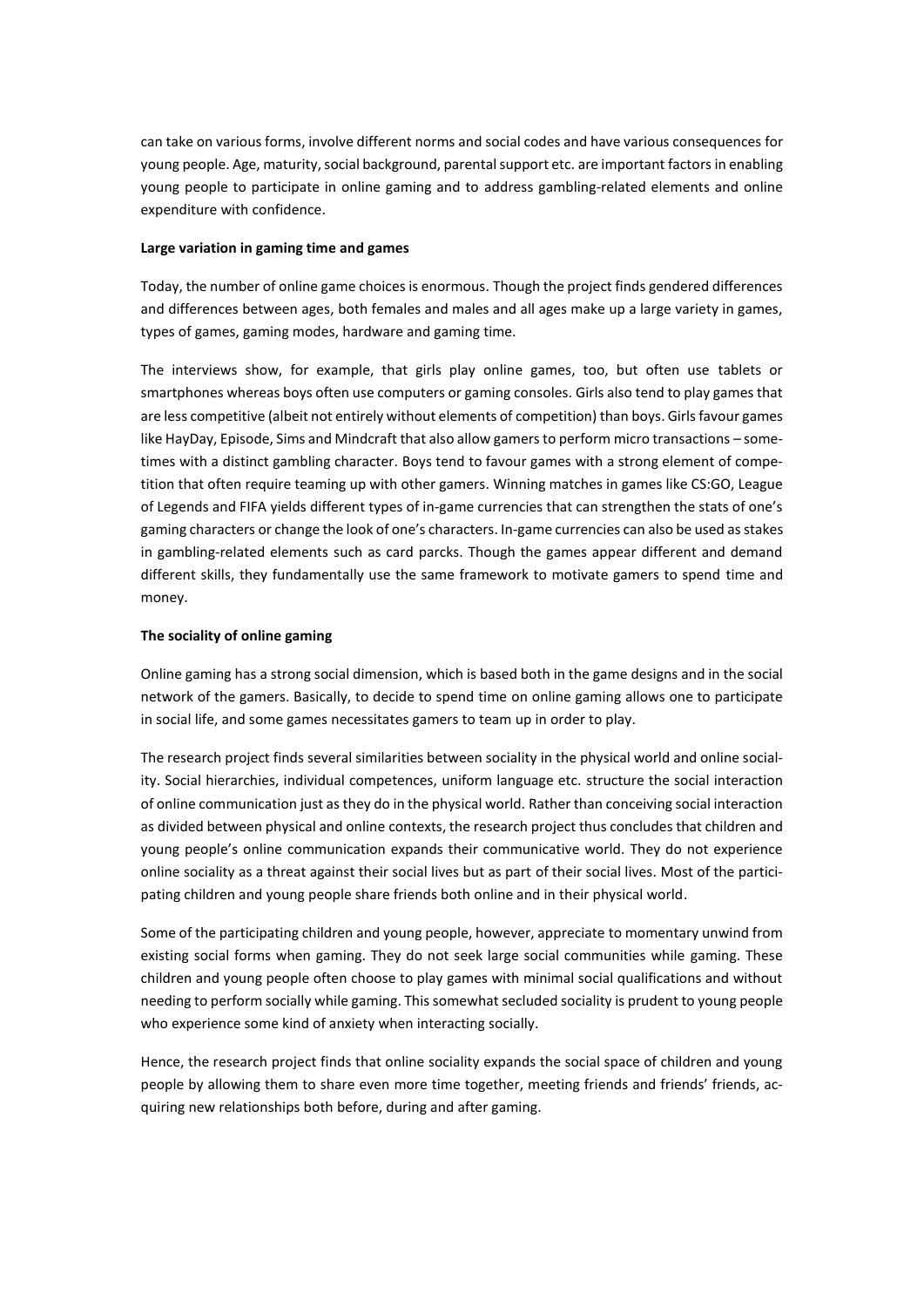#### **Gaming motivations and expenditures**

Fundamentally, online gaming depends on gamers' decisions to game. However, motivations vary between games and types of games. While many young gamers are motivated by the social potential of certain games and spend a lot of their gaming time with friends and acquaintances other gamers prefer spend their gaming time to avoid following particular social rules and expectations. Even though the vast majority of the participating children and young people either primarily or partly find gaming motivation in the social communities related to particular games, some individuals tend to use online gaming as a way to cope with the humdrum of everyday life.

Similarly, several interviewees accentuate the competitive element of some games as a very important motivating factor, while other interviewees emphasise relaxation (and compare gaming to watching a movie or TV series to relax). Competition comes in many forms and plays a significant part in many of the most popular games (such as CS:GO, League of Legends, Fortnite and FIFA). But other games that do not appear to be driven by the competitive modes of the gamers also embed elements of competition. Thus, both children and young people explain that they are also motivated to play games like HayDay and World of Warcraft by, for instance, fast levelling or winning rare items. Overall, the research project finds that elements of competition work as strong drivers for gaming motivation and for deciding to carry out microtransactions, as microtransactions often make levelling faster or improve the performance of game characters.

Finally, the research project highlights that some children and young people argue that online gaming allows them to continue working with their creativity and mindfulness, for example when designing and constructing virtual cities, maintaining virtual farms or other facilities, developing game characters and finding "social" positions for the characters in online communities. Furthermore, children and young gamers often find this type of creativity relaxing and reassuring, including when playing on tablets and smartphones.

## **Risks of gaming**

Online gaming implies expanded possibilities to do things that may incur risks. For instance, unbalanced time consumption that is not approved by parents or authorities (including teachers) often leads to conflict. Conflicts may infer sanctions and prolonged relational complications. While accepting that gaming can sometimes cause problems, many interviewees warned against forbidding children and young people to game because, according to the interviewees, this would turn gaming into a more secluded activity.

The sociality of online gaming can also be related to inappropriate utterances and foul language (socalled "hate-speech" and "toxic community"). Even though this problem did not seem to affect the interviewees significantly, they did argue that some communities accept high-ranking gamers' bullying of less experienced gamers and that female gamers tend to be more exposed to verbal harassment than male gamers. However, based on the interviews and focus groups the project finds that both children and young people tend to handle this risk without too much trouble. The youngest interviewees, who most likely are those least equipped to handle bullying and verbal harassment, accept that people sometimes say things differently when communicating online than in real life-situations. The older interviewees tend to find communities that match their own social and communicative preferences and will leave groups if, for example, they do not approve of the language.

Purchases via microtransactions constitute the most significant risk for children and young people. At the same time, this risk is the most complex. Together with costs of hardware (that can be high) and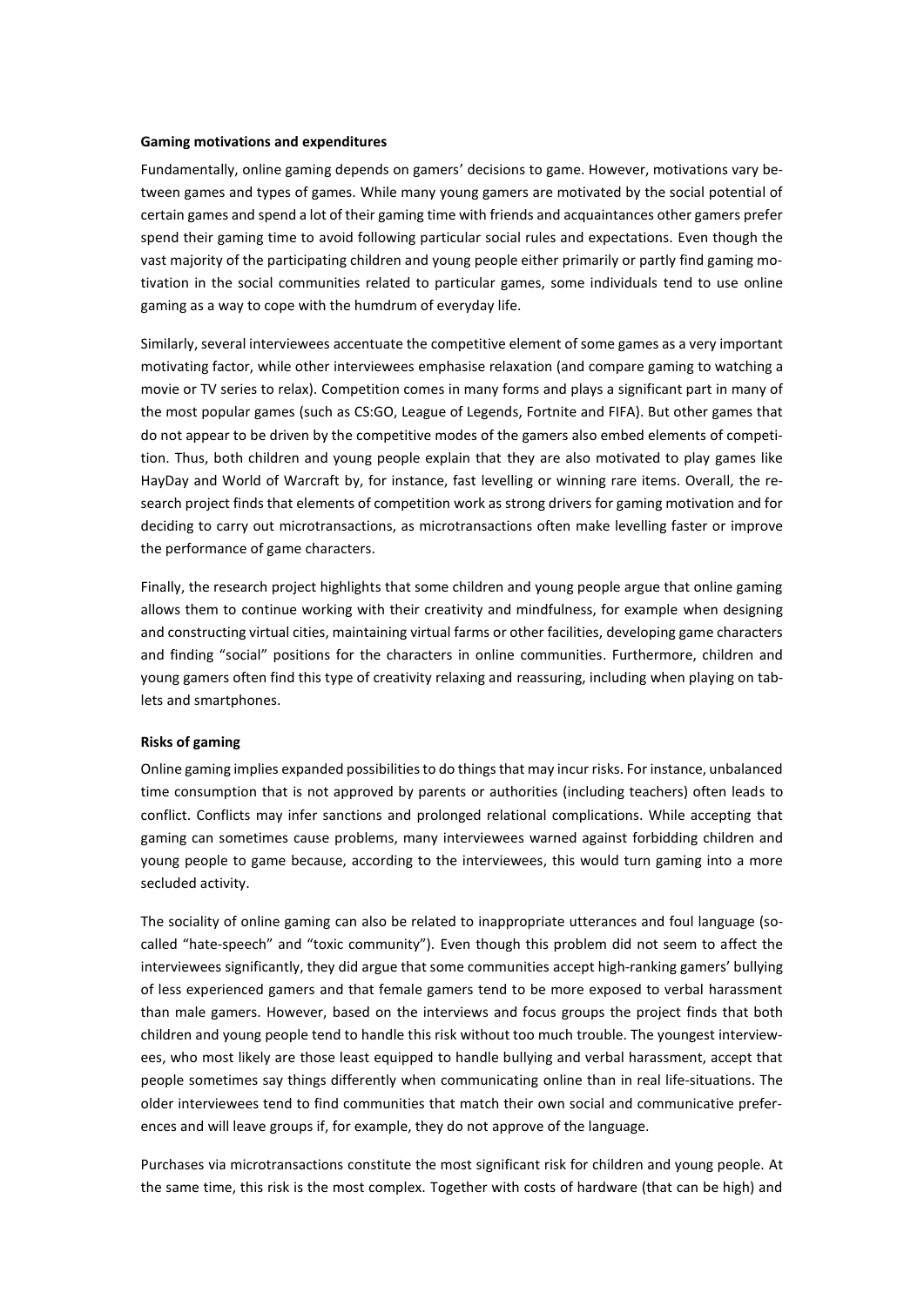online subscriptions, microtransactions make up a substantial share of the expenses related to online gaming. Obviously, not all gamers perform microtransactions, and among those who do the project finds large differences both in the number and frequency of the transactions. At the same time, this risk causes the most frequent and probably most severe conflicts between gamers and parents, and among friends or other (unacquainted) gamers.

At an individual level, microtransactions require an awareness and reflectivity of the gamers, including a fundamental knowledge about money. Many interviewees appear to possess such an awareness and reflectivity, but the project also engaged with children who did not appear equipped to decide when to spend money and how much to spend while gaming. They did not reflect overly over desires and opportunities, or how to balance desires and opportunities. Sometimes they had ended up spending money with just a few clicks on their controller without realizing that they were spending real money that would be drawn from their (or their parents') bank account. Children risk spending money without understanding that they are doing so, which in turn may lead to conflicts and sanctions – and to shame and humiliation. This is a big problem in modern online gaming, and the research project finds that children risk lacking the protection and support that they are entitled to as minors. Practically, problems often occur when children and young people are allowed to purchase, for example, loot boxes and card packs merely by clicking on the controller rather than using a credit card and filling out a complex form. The project thus finds that the most important reason why young gamers make microtransactions lies in the way the games are designed, and that a lack of parental guidance increases this risk.

At a social level, microtransactions in the forms of loot boxes and card packs often relate to shared feelings of excitement and fun. To describe these shared feelings, the research project uses the term 'hype'. The young interviewees (including the youngest of the sample) also describe how they often watch video-bloggers (*vloggers*) live-stream card pack openings. Watching the sometimes famous vloggers is funny and it also shows young gamers what it is like to pack a very rare item or game character. Vloggers thus show young gamers what it is like to be very lucky (and famous). Interestingly, the hype of the young gamers when opening their own loot boxes and card packs often resembles the lively atmosphere set up by the vloggers.

Some of the young interviewees find that a social group can inflict a level of expectation pressure on children and young gamers to purchase microtransactions, and that sometimes this pressure makes them purchase loot boxes and card packs that they cannot afford. Social pressure may also apply to decisions to bet skins on third party web sites, which according to the interviewees who have experience with skin betting clearly resembles traditional gambling.

## **Conclusion**

The research project set out by acknowledging that contemporary online games often allow gamers to purchase microtransactions and that some of the microtransactions has a gambling-related character because their content is based on chance. The interviews and focus groups strongly support the assumption that online games contain gambling-related elements. Many interviewees relate loot boxes, card packs and skin betting to traditional gambling.

Microtransactions, including those with gambling-related character, only contain usable items; rare items are very valuable, standard items are of low value. For example, in FIFA and other sport games, card packs always contain a number of poor quality cards, not strong enough to strengthen one's